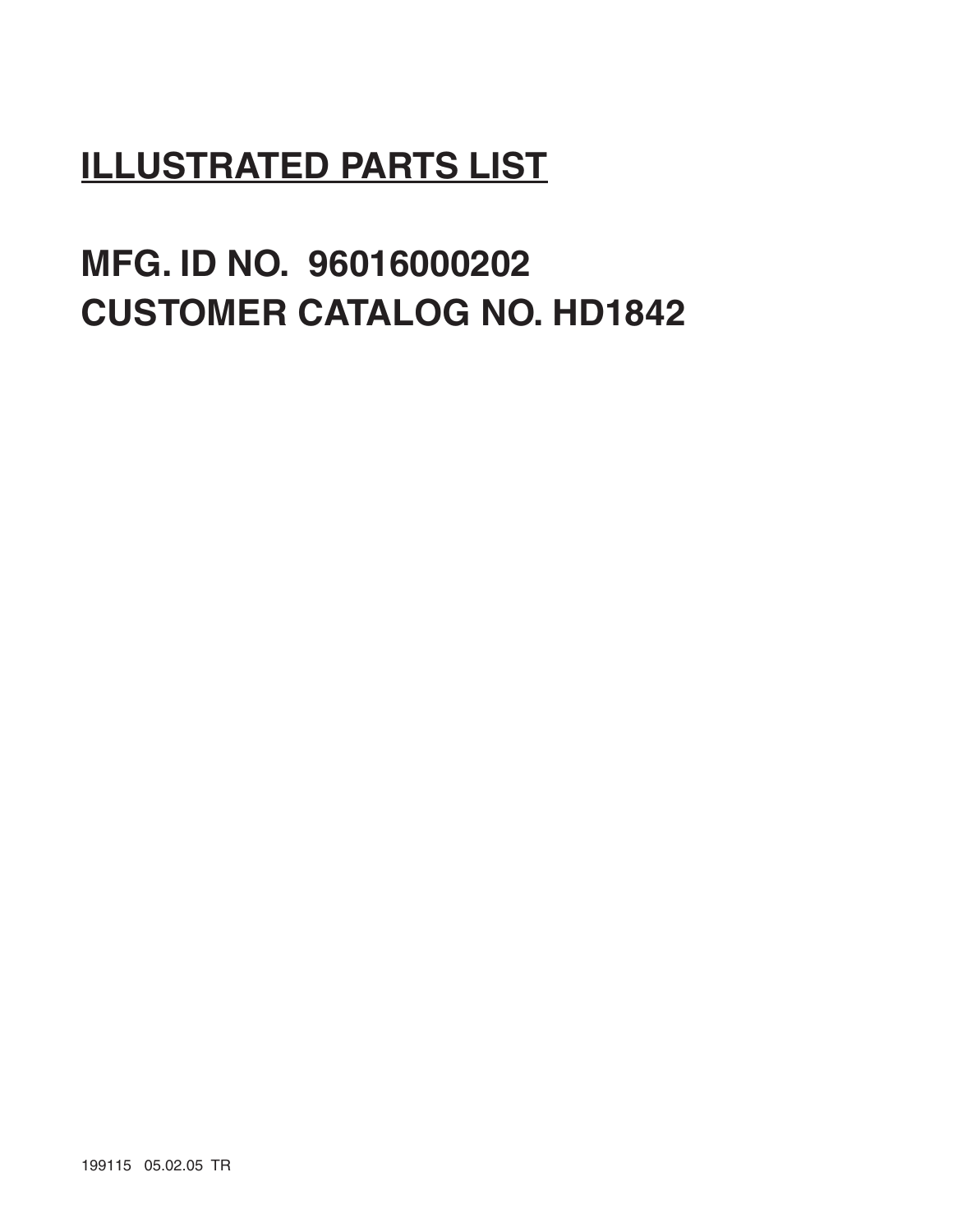**TRACTOR - - MODEL NUMBER HD1842 (96016000202)**

**DECALS**



WHEELS & TIRES *KEY PART* 



| KEY<br>NO. | PAR I<br>NO. | <b>DESCRIPTION</b>                |
|------------|--------------|-----------------------------------|
|            | 59192        | Cap Valve Tire                    |
| 2          | 65139        | <b>Stem Valve</b>                 |
| 3          | 106222X      | Tire F Ts 15 x 6 0 - 6 Service    |
| 4          | 59904        | Tube Front (Service Item Only)    |
| 5          | 106732X421   | Rim Asm 6" Front Service          |
| 6          | 278H         | Fitting Grease (Front Wheel Only) |
|            | 9040H        | Bearing Flange (Front Wheel       |
|            |              | Only)                             |
| 8          | 106108X421   | Rim Asm 8" Rear Service           |
| 9          | 124635X      | Tire R Ts 18 x 8.5-8 Service      |
| 10         | 7152J        | Tube Rear (Service Item Only)     |
| 11         | 104757X421   | Cap Axle 1 50 x 1 00              |
|            | 144334       | Sealant, Tire (10 oz. Tube)       |
|            |              |                                   |

**NOTE:** All component dimensions given in U.S. inches 1 inch =  $25.4 \, \text{mm}$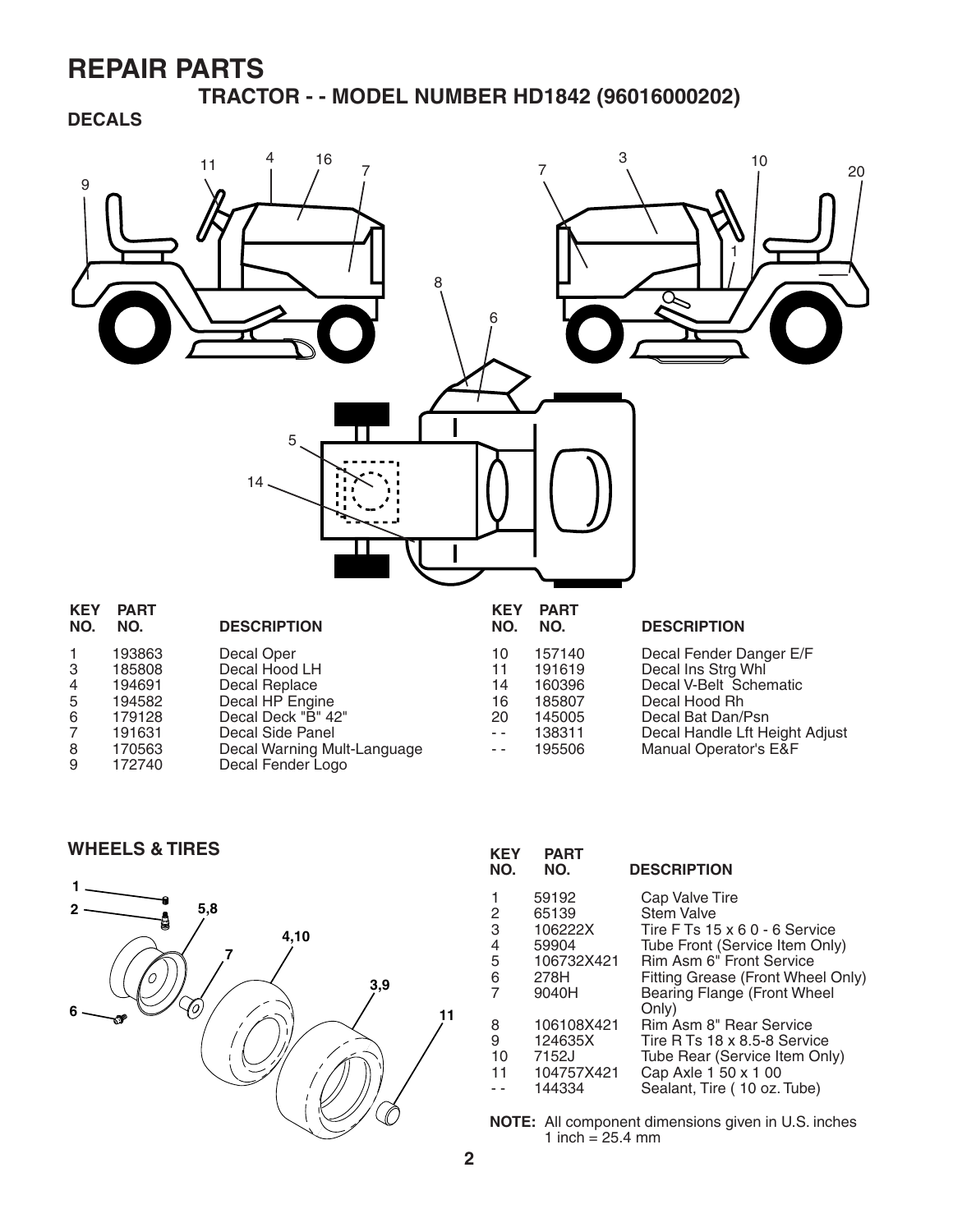**TRACTOR - - MODEL NUMBER HD1842 (96016000202)**

#### **SCHEMATIC**

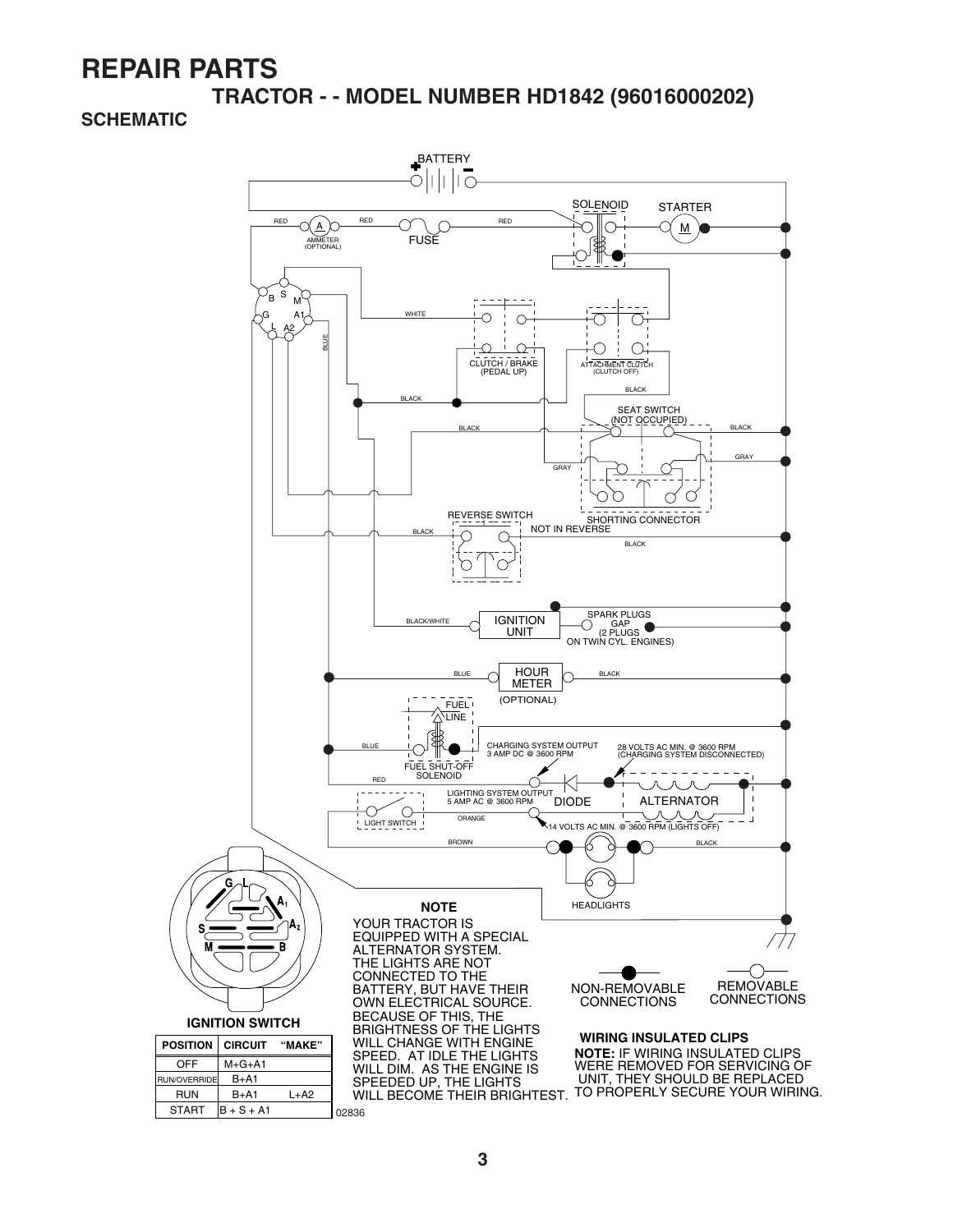**TRACTOR - - MODEL NUMBER HD1842 (96016000202) ELECTRICAL**

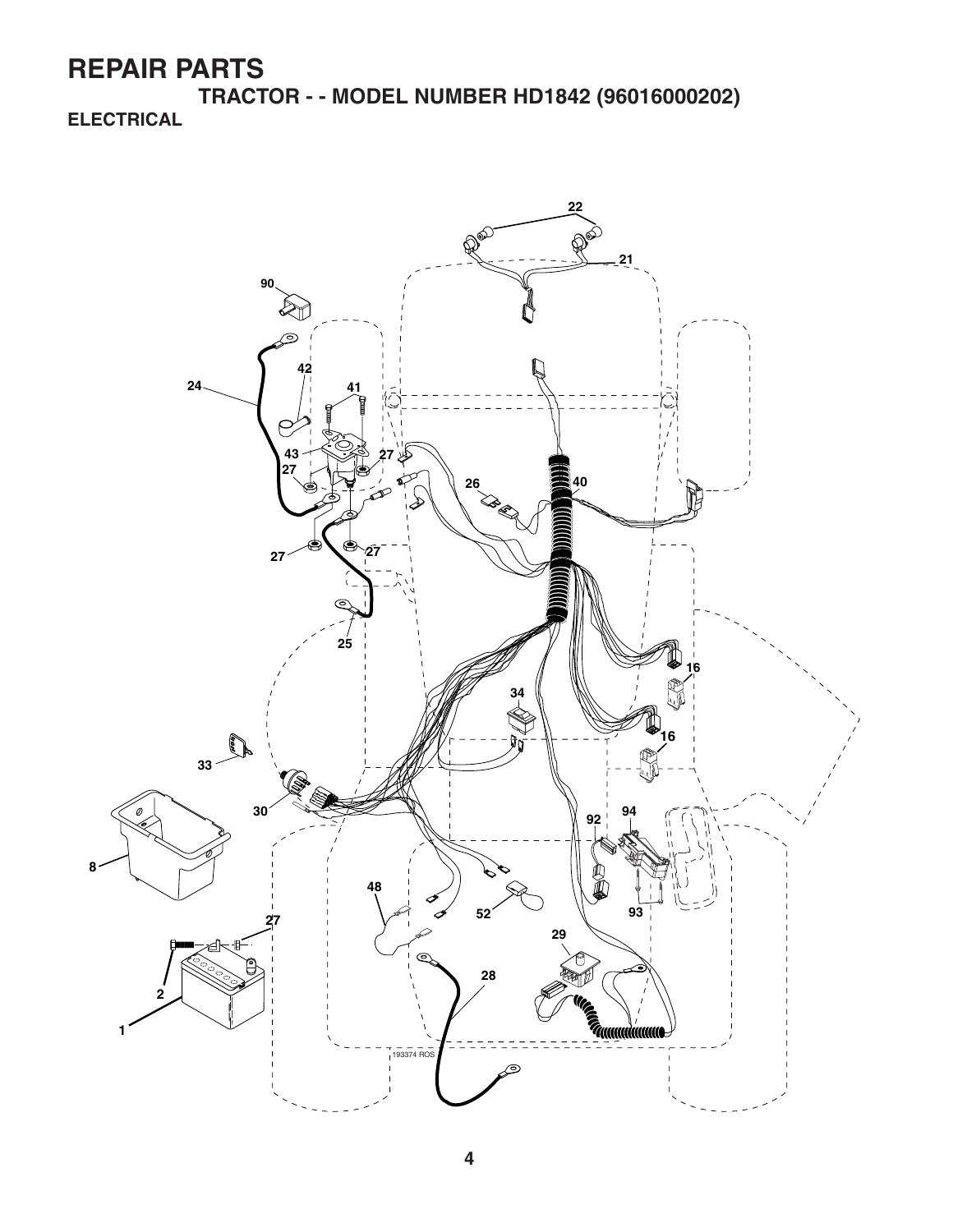## **TRACTOR - - MODEL NUMBER HD1842 (96016000202)**

## **ELECTRICAL**

| KEY               | <b>PART</b> |                                    |
|-------------------|-------------|------------------------------------|
| NO.               | NO.         | <b>DESCRIPTION</b>                 |
| 1                 | 163465      | Battery 12 Volt 25 Amp             |
| $2 \qquad \qquad$ | 74760412    | Bolt Hex Hd 1/4-20 unc x 3/4       |
| 8                 | 176689      | <b>Box Battery</b>                 |
|                   | 16 176138   | Switch Interlock Push -In          |
| 21 —              | 183759      | Harness Asm Light W/4152J          |
| 22                | 4152J       | Bulb Light #1156                   |
|                   | 24 4799J    | Cable Battery 6 Ga. 11"red         |
|                   | 25 146147   | Cable Battery 6 Ga. w/16 wire, red |
|                   | 26 175158   | Fuse 20 AMP                        |
|                   | 27 73510400 | Nut Keps Hex 1/4-20 unc            |
| 28                | 4207J       | Cable Ground 6 Ga. 12" black       |
|                   | 29 192749   | <b>Switch Seat</b>                 |
| 30 —              | 193350      | Switch Ign                         |
|                   | 33 140401   | Key Ign                            |
|                   | 34 110712X  | Switch Light/Reset                 |
|                   | 40 193374   | Harness Ign                        |
|                   | 41 71110408 | Bolt Blk Fin Hex 1/4-20 x 1/2      |
|                   | 42 131563   | Cover Terminal Red                 |
|                   | 43 178861   | Solenoid                           |
|                   | 48 140844   | Adapter Ammeter                    |
| 52                | 141940      | <b>Protection Wire Loop</b>        |
|                   | 90 180449   | Cover Terminal                     |
|                   | 92 193465   | Harness Pigtail Reverse Switch     |
|                   | 93 192540   | Screw Plastite 10-14 x 2.0         |
| 94                | 191834      | Module Reverse ROS                 |

**NOTE:** All component dimensions give in U.S. inches 1 inch =  $25.4$  mm.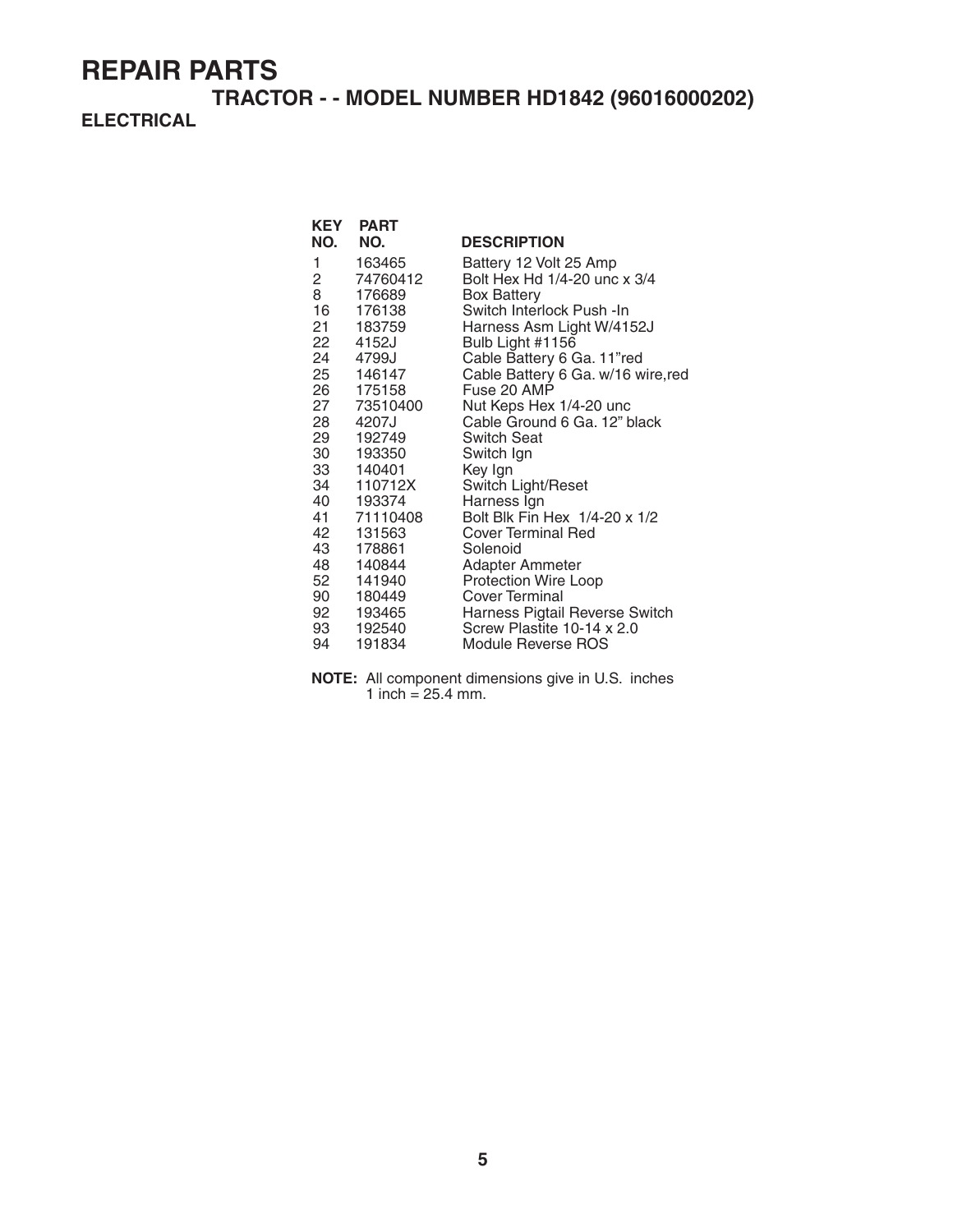**TRACTOR - - MODEL NUMBER HD1842 (96016000202) CHASSIS AND ENCLOSURES**

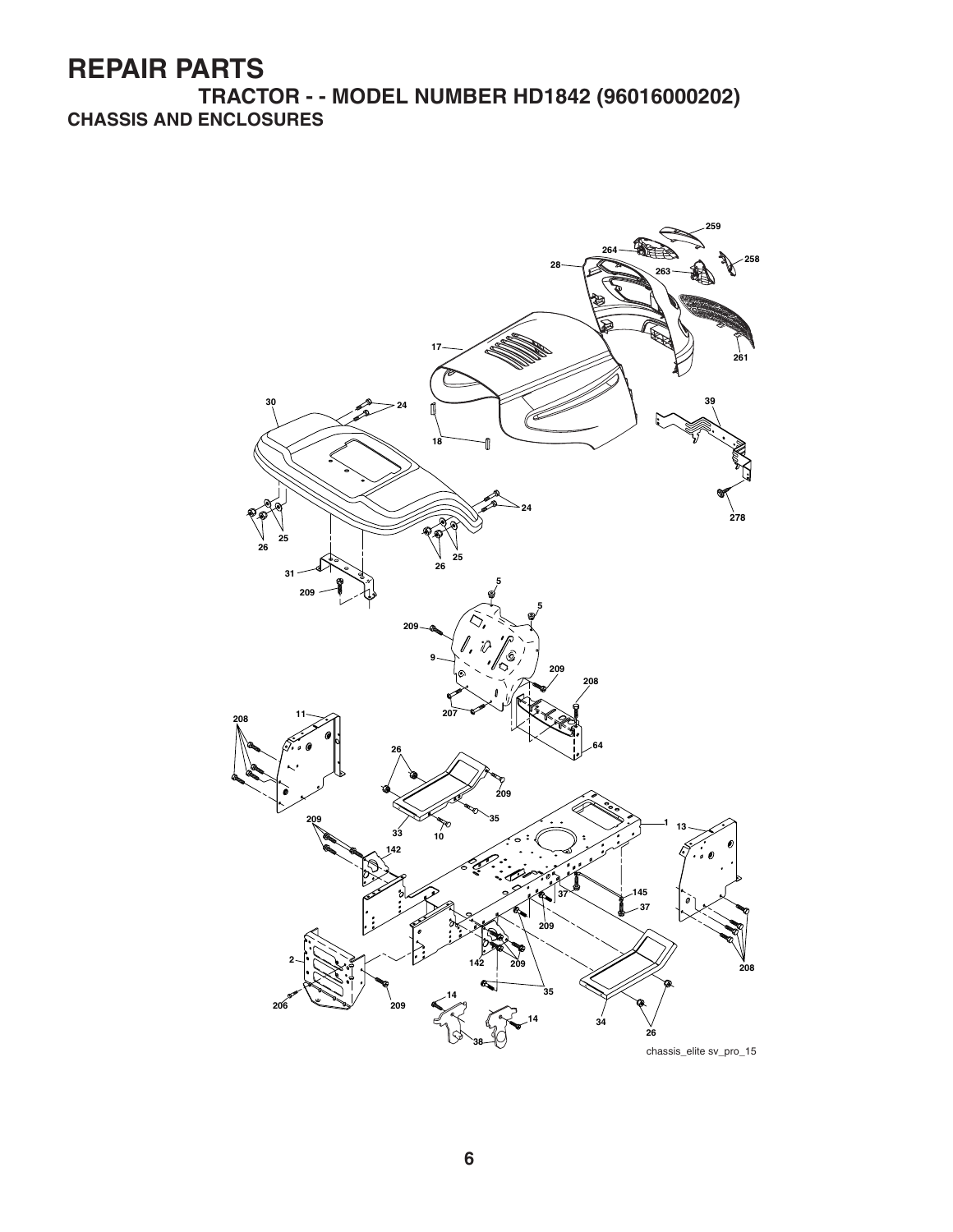## **TRACTOR - - MODEL NUMBER HD1842 (96016000202) CHASSIS AND ENCLOSURES**

| <b>KEY</b><br>NO. | <b>PART</b><br>NO. | <b>DESCRIPTION</b>                    |
|-------------------|--------------------|---------------------------------------|
| 1                 | 174619             | Chassis                               |
| $\overline{c}$    | 176554             | Drawbar                               |
| 5                 | 155272             | <b>Bumper Hood/Dash</b>               |
| 9                 | 193510X010         | Dash                                  |
| 10                | 72140608           | Bolt Carriage 3/8-16 x 1              |
| 11                | 174996             | Panel Dash Lh                         |
| 13                | 179174X010         | Panel Dash Rh                         |
| 17                | 183394X428         | Hood                                  |
| 18                | 126938X            | <b>Bumper Hood</b>                    |
| 24                | 74780616           | Bolt Fin Hex 3/8-16 x 1 Gr. 5         |
| 25                | 19131312           | Washer 13/32 x 13/16 x 12 Ga.         |
| 26                | 73800600           | Nut Lock Hex W/Ins 3/8-16 unc         |
| 28                | 183828             | Grille Asm (Includes Key No. 258-264) |
| 29                | 183824X599         | Lens                                  |
| 30                | 192526X428         | <b>Fender Footrest STLT Pnt</b>       |
| 31                | 136619             | <b>Bracket Support Fender</b>         |
| 33                | 179716X428         | Footrest Pnt Lh                       |
| 34                | 179717X428         | <b>Footrest Pnt Rh</b>                |
| 35                | 72110606           | Bolt Rdhd Sht Sqnk 3/8-16 x 3/4       |
| 37                | 17490508           | Screw Thdrol 6/16-18 x 1/2 TYT        |
| 38                | 175710             | Bracket Asm. Pivot Mower Rear         |
| 39                | 174714             | <b>Bracket Pivot</b>                  |
| 58                | 150127             | Duct Air                              |
| 64                | 154798             | Dash Lower STLT                       |
| 142               | 175702             | <b>Plate Reinforcement STLT</b>       |
| 145               | 156524             | Rod Pivot Chassis/Hood                |
| 166               | 171875             | Screw HWHD Hi-Lo #13-16 x 5/8         |
| 205               | 17490608           | Screw Thdrol 3/8-16 x 1-1/4           |
| 206               | 170165             | Bolt Shoulder 5/16-18                 |
| 207               | 17670508           | Screw Thdrol 5/16-18 x 1/2            |
| 208               | 17670608           | Screw Thdrol 3/8-16 x 1/2             |
| 209               | 17000612           | Screw Hex Wsh Thdr. 3/8-16 x 3/4      |
| 212               | 183823             | Insert Lens Reflect                   |
| 258               | 183835X599         | Lens RH                               |
| 259               | 183834X599         | Lens LH                               |
| 261               | 183829X428         | <b>Insert Grille</b>                  |
| 263               | 183833             | Bezel RH                              |
| 264               | 183832             | Bezel LH                              |
| 278               | 191611             | Screw 10 x 3/4 Single Lead-Hex        |
| $ -$              | 187801             | Plug Dome                             |
| - -               | 5479J              | Plug Btn Blk .359                     |

**NOTE:** All component dimensions given in U.S. inches 1 inch  $= 25.4$  mm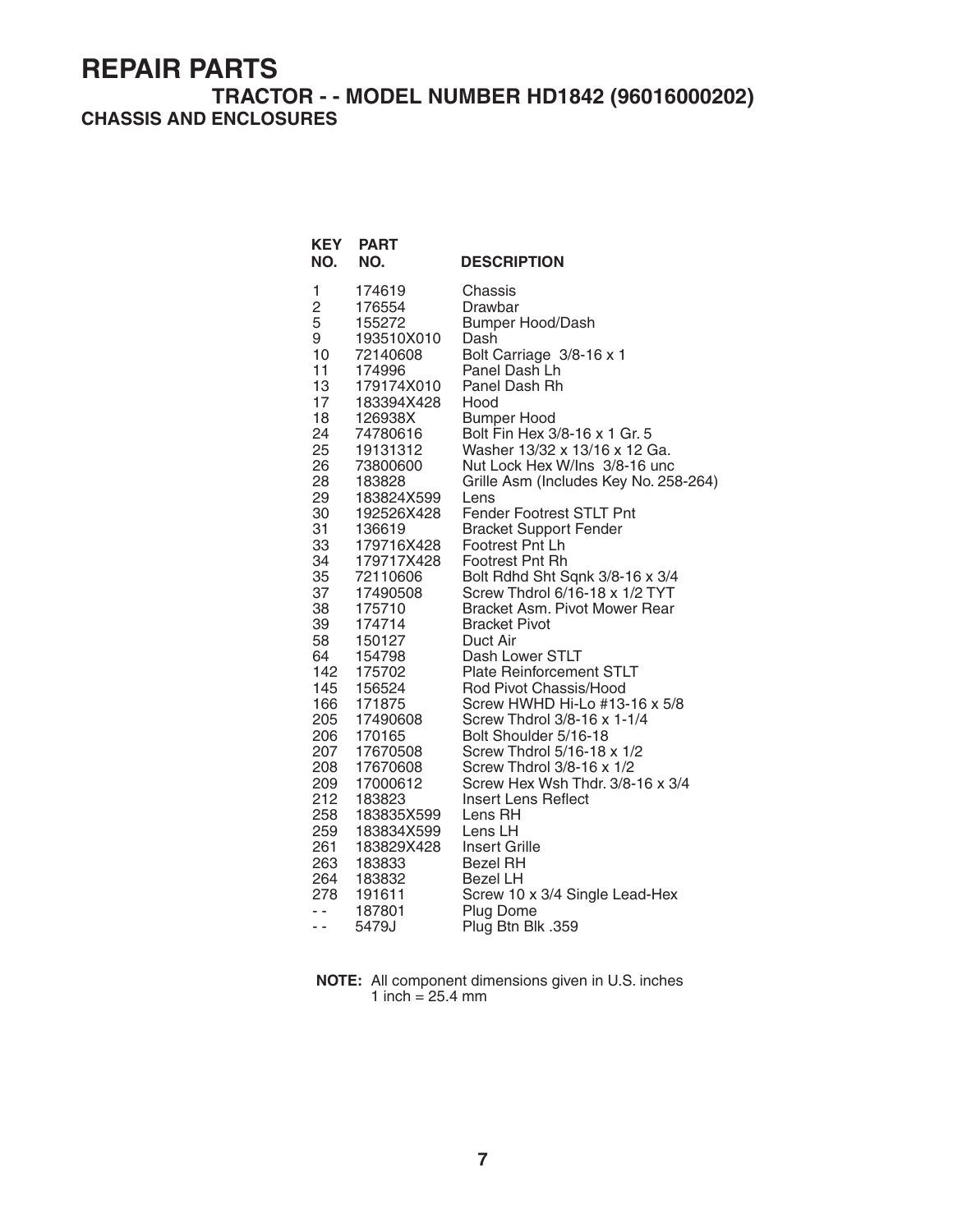**TRACTOR - - MODEL NUMBER HD1842 (96016000202)**

**DRIVE**

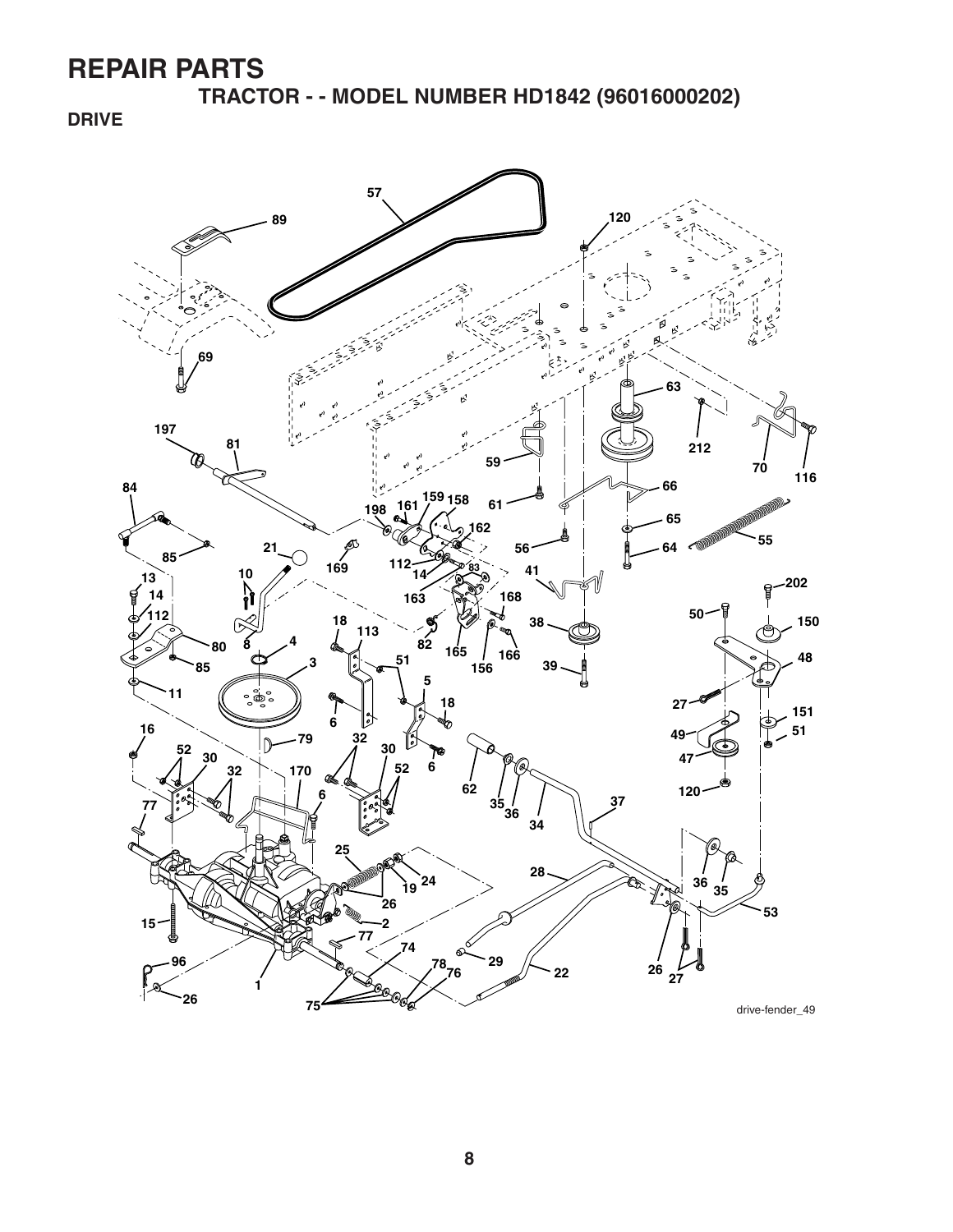## **TRACTOR - - MODEL NUMBER HD1842 (96016000202)**

#### **DRIVE**

| <b>KEY</b><br>NO. | <b>PART</b><br>NO.   | <b>DESCRIPTION</b>                                                              | <b>KEY</b><br>NO. | <b>PART</b><br>NO.        | <b>DESCRIPTION</b>                                               |
|-------------------|----------------------|---------------------------------------------------------------------------------|-------------------|---------------------------|------------------------------------------------------------------|
| 1                 | .                    | Transaxle Peerless (206-545C)<br>(Order parts from transaxle manu-<br>facturer) | 62<br>63<br>64    | 8883R<br>175410<br>173937 | Cover Pedal Blk Round<br><b>Engine Pulley</b><br><b>Bolt Hex</b> |
| 2<br>3            | 146682<br>123666X    | Spring Return Brake T/a Zinc<br>Pulley Transaxle 18" tires                      | 65<br>66          | 10040700<br>154778        | Washer Lock Hvy Hlcl Spr 7/16<br>Keeper Belt Engine Foolproof    |
| 4<br>5            | 12000028<br>121520X  | Ring Retainer # 5100-62                                                         | 69<br>70          | 142432<br>134683          | Screw Hex wsh HiLo 1/4 x 1/2 unc<br>Guide Belt Mower Drive RH    |
| 6                 | 17000512             | Strap Torque 30 Degrees<br>Screw 5/16-18 X 3/4                                  | 74                | 137057                    | Spacer Axle                                                      |
| 8                 | 192706               | Rod Shift Fender Adjust Lt                                                      | 75                | 121749X                   | Washer 25/32 x 1 1/4 x 16 Ga.                                    |
| 10<br>11          | 76020416<br>105701X  | Pin Cotter 1/8 X 1 Cad<br>Washer Plate Shf 388 Sq Hole                          | 76<br>77          | 12000001<br>123583X       | E-ring #5133-75<br>Key Square 2 0 x 1845/1865                    |
| 13                | 74550412             | Bolt 1/4-28 Unf Gr. 8 W/Patch                                                   | 78                | 121748X                   | Washer 25/32 x 1-5/8 x 16 Ga.                                    |
| 14                | 10040400             | Washer Lock Hvy Helical                                                         | 79                | 2228M                     | Key Woodruff #9 3/16 x 3/4                                       |
| 15                | 74490544             | Bolt Hex FLGHD 5/16-18 Gr. 5                                                    | 80                | 131486                    | Arm Shift                                                        |
| 16<br>18          | 73800500<br>74780616 | Nut Lock Hex w/ins 5/16-18<br>Bolt, Fin Hex 3/8-16 unc x 1 Gr. 5                | 81                | 165594                    | Shaft Asm Cross Tapered PMST/<br>20                              |
| 19                | 73800600             | Nut Lock 3/8-16 Unc                                                             | 82                | 123782X                   | Spring Torsion T/a                                               |
| 21<br>22          | 106933X              | Knob                                                                            | 83<br>84          | 19171216                  | Washer 17/32 x 3/4 x 16 Ga.<br>Link Transaxle PMST/18" Zinc      |
| 24                | 130804<br>73350600   | Rod Brake Blk Zinc 26 840<br>Nut Hex Jam 3/8-16 unc                             | 85                | 166228<br>150360          | Nut Lock Center 1/4 - 28 FNTHD                                   |
| 25                | 106888X              | Spring Rod Brake 2 00 Zinc                                                      | 89                | 192053X428                | <b>Console Shift STLT</b>                                        |
| 26                | 19131316             | Washer 13/32 x 13/16 x 16 Ga.                                                   | 96                | 4497H                     | <b>Retainer Spring 1"</b>                                        |
| 27<br>28          | 76020412<br>175765   | Pin Cotter 1/8 x 3/4 Cad<br>Rod Brake Parking LT/YT                             | 112<br>113        | 19091210<br>127285X       | Washer 9/32 x 3/4 x 10 Ga.<br>Strap Torque LT                    |
| 29                | 71673                | Cap Brake Parking                                                               | 116               | 72140608                  | Bolt Rdhd Sq Neck 3/8-16 x 1                                     |
| 30                | 174973               | <b>Bracket Mtg Transaxle</b>                                                    | 120               | 73900600                  | Nut Lock Flg. 3/8-16 unc                                         |
| 32                | 74760512             | Bolt Hex Hd 5/16-18 unc x 3/4                                                   | 150               | 175456                    | Spacer Retainer                                                  |
| 34<br>35          | 175578<br>120183X    | Shaft Asm Pedal Foot<br>Bearing Nylon Blk 629 Id                                | 151<br>156        | 19133210<br>166002        | Washer 13/32 x 2 x 10<br>Washer Srrted 5/16ID x 1.125            |
| 36                | 19211616             | Washer 21/32 x 1 x 16 Ga.                                                       | 158               | 165589                    | <b>Bracket Shift Mount</b>                                       |
| 37                | 1572H                | Pin Roll 3/16 X 1"                                                              | 159               | 183900                    | Hub Tapered Flange Shift Lt                                      |
| 38                | 179114               | <b>Pulley Composite Flat</b>                                                    | 161               | 72140406                  | Bolt Rdhd Sqnk 1/4-20 x 3/4                                      |
| 39                | 72110622             | Bolt RDHD 3/8-16 unc x 2-3/4 Gr. 5                                              | 162               | 73680400                  | Nut Crownlock 1/4-20 unc                                         |
| 41<br>47          | 175556<br>127783     | Keeper Belt Flat Idler<br>Pulley Idler V Groove Plastic                         | 163<br>165        | 74780416<br>165623        | Bolt Hex Fin 1/4-20 unc x 1 Gr. 5<br><b>Bracket Pivot Lever</b>  |
| 48                | 154407               | <b>Bellcrank Asm</b>                                                            | 166               | 17490510                  | Screw 5/16-18 x 5/8                                              |
| 49                | 123205X              | Retainer Belt Style Spring                                                      | 168               | 165492                    | 561. Bolt Shoulder 5/16-18 x                                     |
| 50                | 72110612             | Bolt Carr. Sh. 3/8-16 x 1-1/2 Gr. 5                                             | 169               | 165580                    | Plate Fastening                                                  |
| 51<br>52          | 73680600<br>73680500 | Nut Crownlock 3/8-16 unc<br>Nut Crownlock 5/16-18 unc                           | 170<br>197        | 187414<br>169613          | Keeper Belt Transaxle Gear<br>Nyliner Snap-In                    |
| 53                | 105710X              | Link Clutch                                                                     | 198               | 169593                    | <b>Washer Nyliner</b>                                            |
| 55                | 105709X              | Spring Return Clutch 6 75                                                       | 202               | 72110614                  | Bolt RdHd 3/8-16 unc x 1-3/4 Gr. 5                               |
| 56                | 17060620             | Screw 3/8-16 x 1-1/4                                                            | 212               | 145212                    | Nut Hexflange Lock                                               |
| 57<br>59          | 130801<br>169691     | V-Belt Ground Drive 95 25<br>Keeper Belt Span Ctr                               |                   |                           |                                                                  |
| 61                | 17120614             | Screw 3/8-16 x .875                                                             |                   | 1 inch = $25.4$ mm        | NOTE: All component dimensions given in U.S. inches              |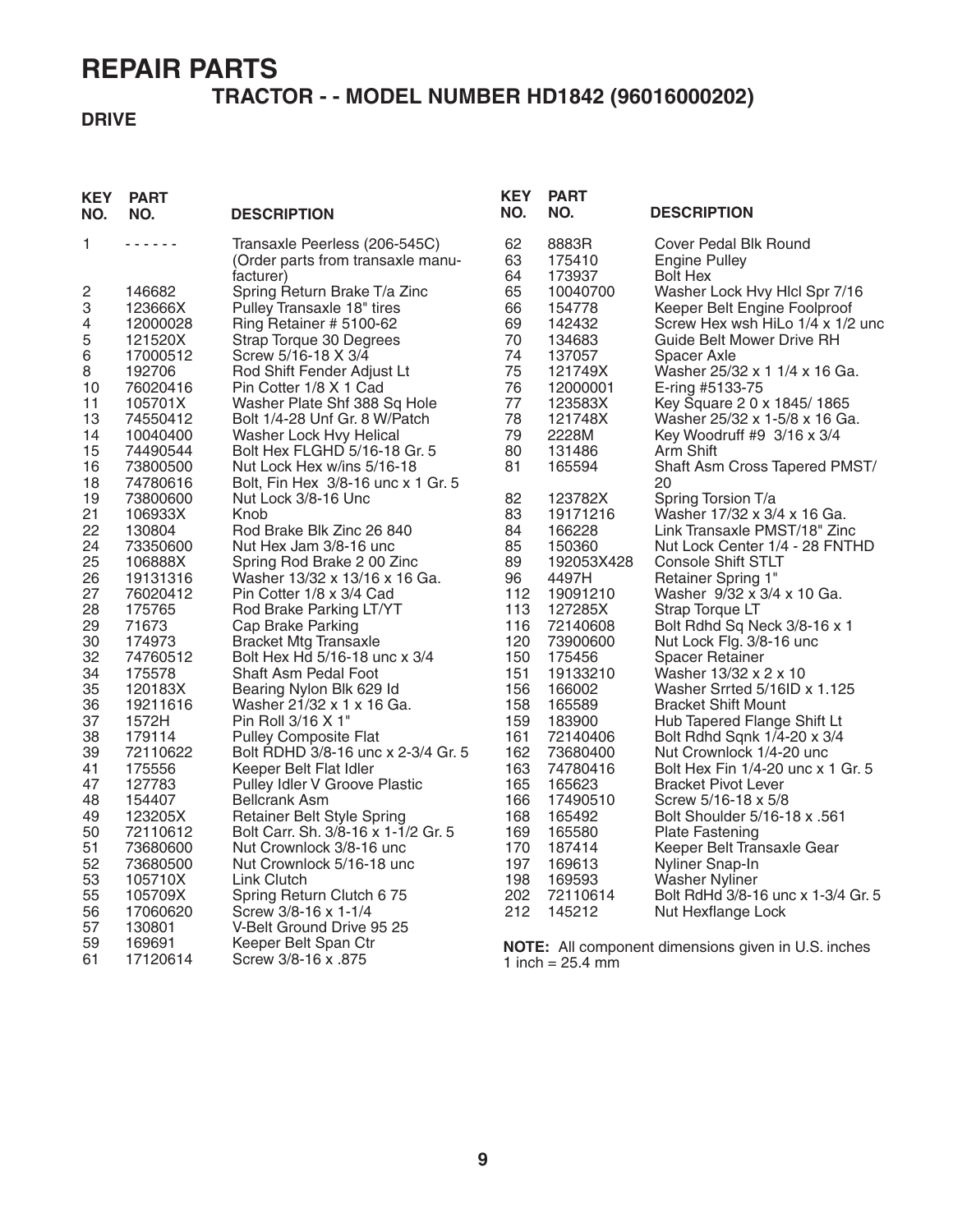**TRACTOR - - MODEL NUMBER HD1842 (96016000202) STEERING ASSEMBLY**

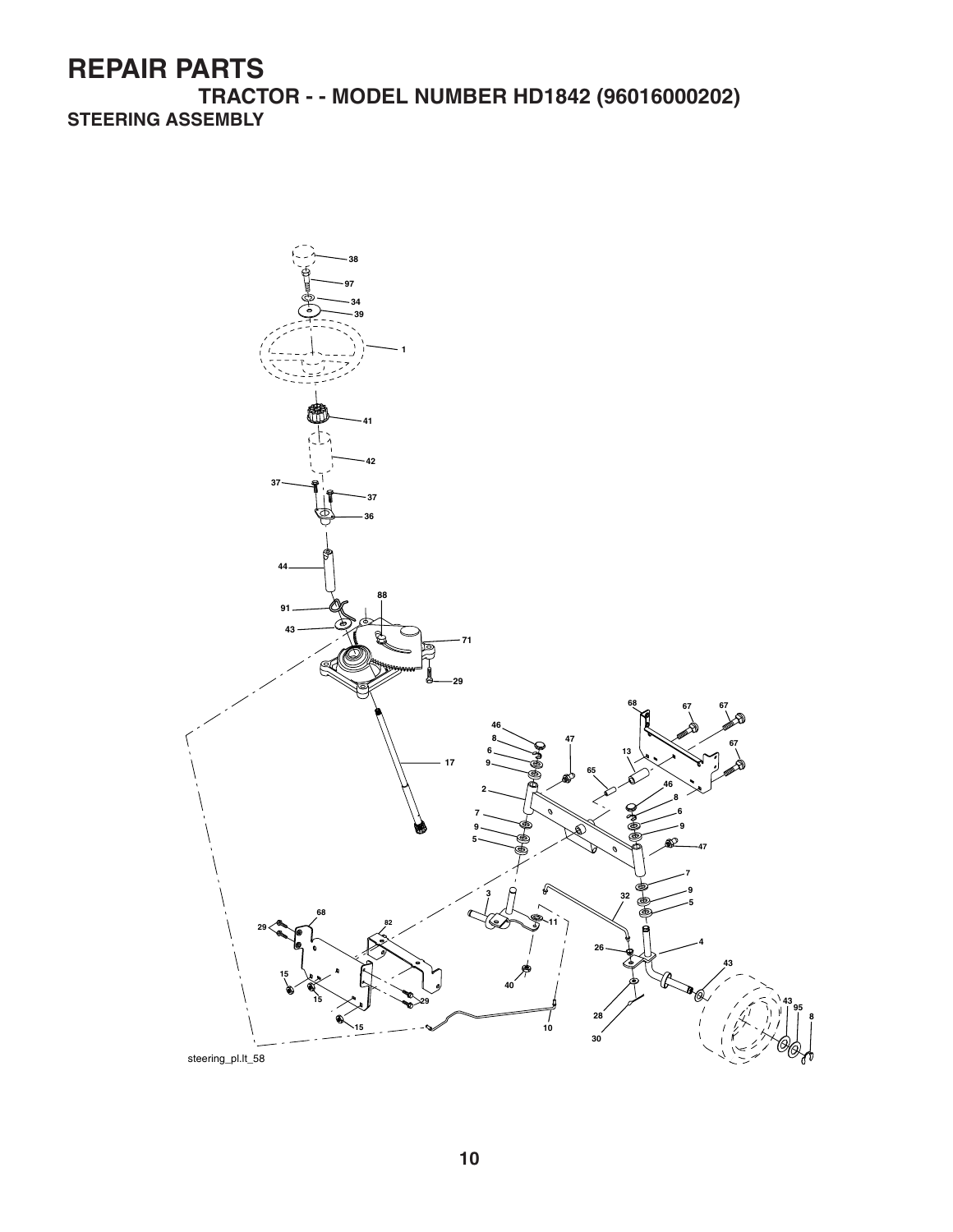#### **TRACTOR - - MODEL NUMBER HD1842 (96016000202) STEERING ASSEMBLY**

| <b>KEY</b><br>NO. | <b>PART</b><br>NO. | <b>DESCRIPTION</b>                                        |
|-------------------|--------------------|-----------------------------------------------------------|
| 1                 | 186780             | <b>Wheel Steering Auto Black</b>                          |
| $\overline{c}$    | 175131             | Axle Asm Front                                            |
| 3                 | 169840             | Spindle Asm Lh                                            |
| 4                 | 169839             | Spindle Asm Rh                                            |
| 5                 | 6266H              | <b>Bearing Race Thrust Harden</b>                         |
| 6                 | 121748X            | Washer 25/32 x 1 5/8 x 16 Ga.                             |
| 7                 | 19272016           | Washer 27/32 x 1 1/4 x 16 Ga.                             |
| 8<br>9            | 12000029<br>3366R  | Ring Klip #t5304-75<br><b>Bearing Col Strg Blk</b>        |
| 10                | 175121             | <b>Link Drag Extended</b>                                 |
| 11                | 10040600           | Lockwasher                                                |
| 13                | 136518             | Spacer Bearing Axle Front                                 |
| 15                | 145212             | Hex Flange Lock                                           |
| 17                | 190753             | Shaft Asm Strg                                            |
| 26                | 126847X            | Bushing Rod Tie Blk Lt                                    |
| 28                | 19131416           | Washer 13/32 x 7/8 x 16 Ga.                               |
| 29                | 17000612           | Screw 3/8-16 x 3/4                                        |
| 30                | 76020412           | Pin                                                       |
| 32                | 192757             | Rod Tie Wire Form 19 75 Mech                              |
| 34                | 10040500           | Washer Lock Hvy 5/16                                      |
| 36                | 155099             | Bushing Strg 5/8 Id Dash                                  |
| 37                | 152927             | Screw TT #10-32 x 5 x 3/8 Flange                          |
| 38                | 192916             | Insert Cap Strg                                           |
| 39<br>40          | 19113812           | Washer 11/32 ID x 2-3/8 OD 12 Gr.<br><b>Nut Crownlock</b> |
| 41                | 73540600<br>186737 | Adaptor Wheel Strg .760                                   |
| 42                | 145054X428         | <b>Boot Dash Steering</b>                                 |
| 43                | 121749X            | Washer 25/32 x 1 1/4 x 16 Ga.                             |
| 44                | 190752             | <b>Extension Steering</b>                                 |
| 46                | 121232X            | Cap Spindle Fr Top Blk                                    |
| 47                | 183226             | <b>Fitting Grease</b>                                     |
| 65                | 160367             | Spacer Brace Axle                                         |
| 67                | 72110618           | Bolt Rdhd Sq 3/8-16 unc x 2-1/4                           |
| 68                | 169827             | <b>Brace Axle</b>                                         |
| 71                | 175146             | <b>Steering Asm</b>                                       |
| 82                | 169835             | <b>Bracket Susp Chassis Front</b>                         |
| 88                | 175118             | Bolt Shoulder 7/16-20                                     |
| 91                | 175553             | <b>Clip Steering</b>                                      |
| 95                | 188967             | <b>Washer Hardened</b>                                    |
| 97                | 74780564           | Bolt 5/16-18 unc x 4" L Gr. 5                             |

**NOTE:** All component dimensions given in U.S. inches 1 inch  $= 25.4$  mm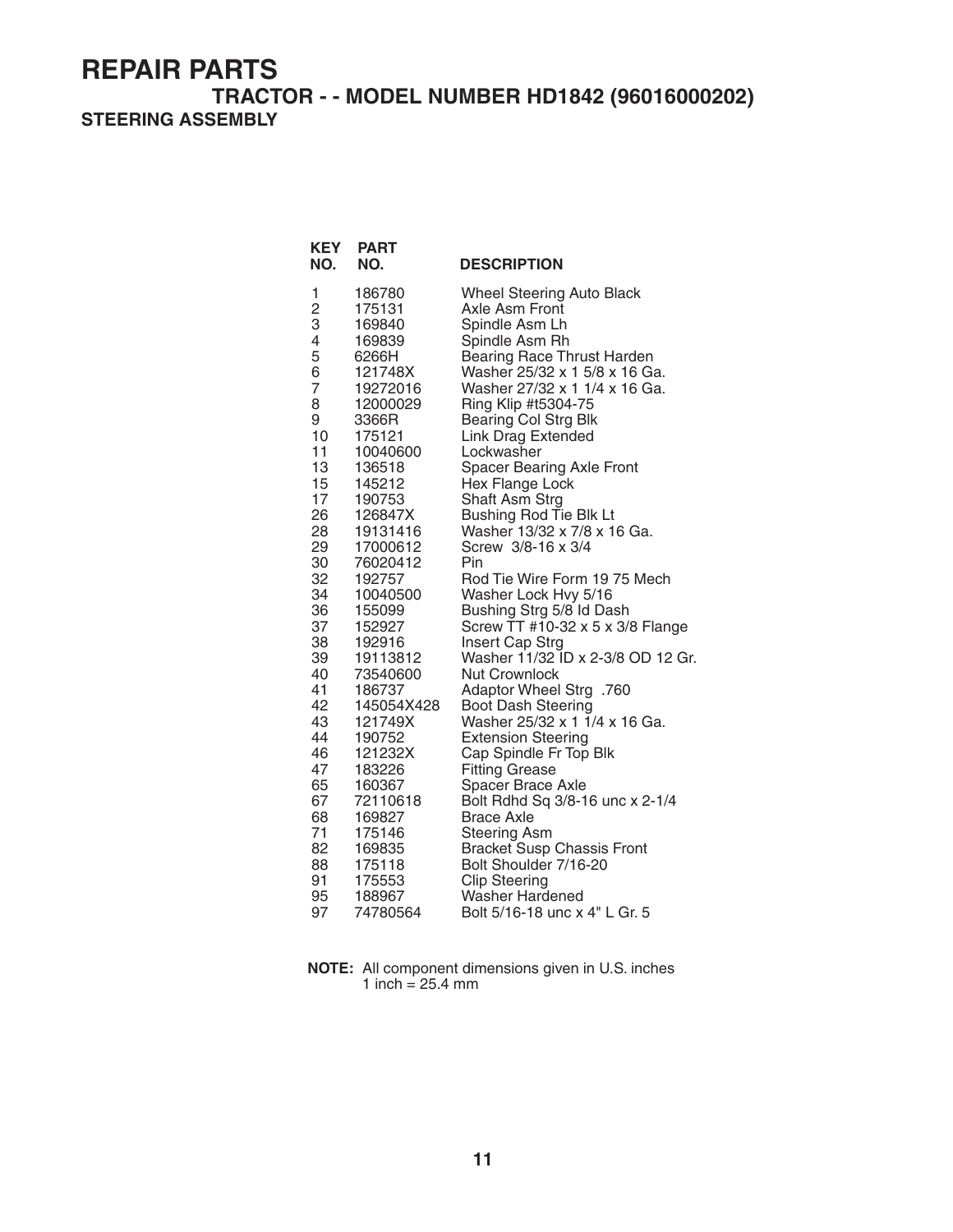**TRACTOR - - MODEL NUMBER HD1842 (96016000202)**

### **ENGINE**



| <b>KEY</b><br>NO. | <b>PART</b><br>NO. | <b>DESCRIPTION</b>             |
|-------------------|--------------------|--------------------------------|
| 1                 | 170551             | Control Throttle / Choke Flag  |
| 2                 | 17720408           | Screw Hex Thd Cut 1/4-20 x 1/2 |
| 3                 |                    | Engine Briggs Model 31D707     |
|                   |                    | (Order Parts From Engine Manu- |
|                   |                    | facturer)                      |
| 4                 | 137352             | Muffler Exhaust B&S Lt         |
| 13                | 165291             | Gasket 1 313 Id Tin Plated     |
| 14                | 148456             | Tube Drain Oil Easy            |
| 23                | 169837             | Shield Browning/Debris Guard   |
| 29                | 137180             | <b>Arrestor Spark</b>          |
| 31                | 187750             | Tank Fuel 1 25 Fr              |
| 32                | 140527             | Cap Asm Fuel W/sym Vented      |
| 33                | 123487X            | Clamp Hose Blk                 |
|                   |                    |                                |

| <b>KEY</b><br>NO.                                  | <b>PART</b><br>NO.                                                                                | <b>DESCRIPTION</b>                                                                                                                                                                                                                                                 |
|----------------------------------------------------|---------------------------------------------------------------------------------------------------|--------------------------------------------------------------------------------------------------------------------------------------------------------------------------------------------------------------------------------------------------------------------|
| 37<br>38<br>40<br>44<br>45<br>46<br>72<br>78<br>81 | 137040<br>181654<br>124028X<br>17670412<br>17000612<br>19091416<br>183906<br>17060620<br>73510400 | Line Fuel 20"<br>Plug Drain Oil Easy<br>Bushing Snap Nyl Blk Fuel Line<br>Screw Hexwsh Thdrol 1/4-20 x 3/4<br>Screw Hex Wsh Thdrol 3/8-16<br>Washer 9/32 X 7/8 X 16 Ga.<br>Screw Socket Head 5/16-18 x 1<br>Screw Thdrol 3/8-16 x 1-1/4<br>Nut Keps Hex 1/4-20 unc |
|                                                    |                                                                                                   |                                                                                                                                                                                                                                                                    |

**NOTE:** All component dimensions given in U.S. inches 1 inch =  $25.4 \, \text{mm}$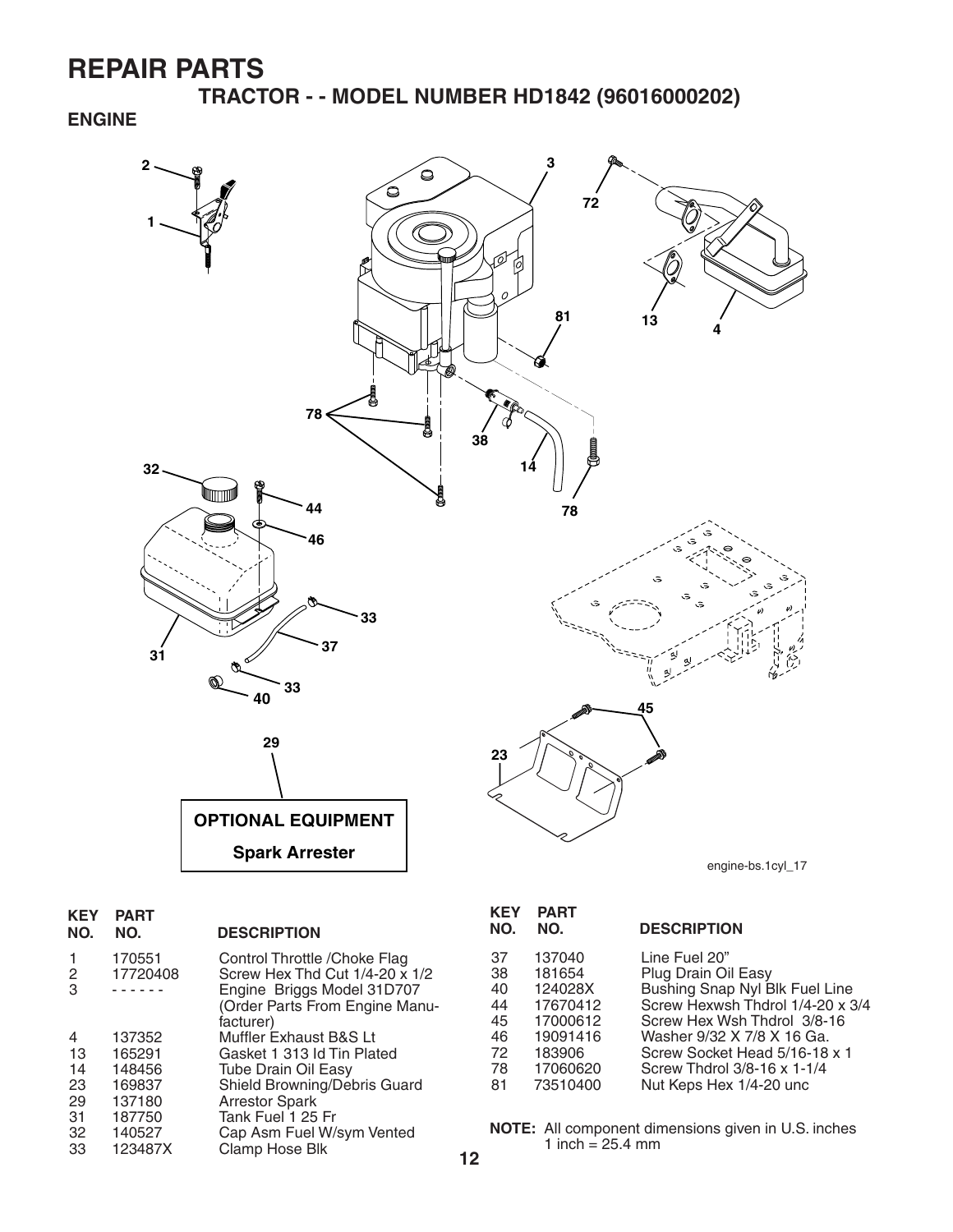**TRACTOR - - MODEL NUMBER HD1842 (96016000202) SEAT ASSEMBLY**



| <b>KEY</b><br>NO.                          | <b>PART</b><br>NO.                                                                                      | <b>DESCRIPTION</b>                                                                                                                                                                                                 |
|--------------------------------------------|---------------------------------------------------------------------------------------------------------|--------------------------------------------------------------------------------------------------------------------------------------------------------------------------------------------------------------------|
| 2<br>3<br>4<br>5<br>6<br>7<br>8<br>9<br>10 | 175389<br>140551<br>188978<br>189116<br>184774<br>73800600<br>124181X<br>17000616<br>19131614<br>182493 | Seat<br>Bracket Pnt Pivot Seat (blk)<br>Bolt<br>Washer 13/32 x 1 x 10 Ga.<br>Clip Push-In Hinged<br>Nut<br>Spring Seat Cprsn 2 250 Blk Zi<br>Screw 3/8-16 x 1.5<br>Washer 13/32 x 1 x 14 Ga.<br>Pan Pnt Seat (blk) |
| 12<br>13                                   | 174648<br>121248X                                                                                       | <b>Bracket Pnt Mounting Switch</b><br>Bushing Snap Blk Nyl 50 ld                                                                                                                                                   |

| <b>KEY</b><br>NO.                                        | <b>PART</b><br>NO.                                                                                            | <b>DESCRIPTION</b>                                                                                                                                                                                                                                                                  |
|----------------------------------------------------------|---------------------------------------------------------------------------------------------------------------|-------------------------------------------------------------------------------------------------------------------------------------------------------------------------------------------------------------------------------------------------------------------------------------|
| 14<br>15<br>16<br>17<br>21<br>22<br>23<br>24<br>25<br>26 | 72050412<br>134300<br>121250X<br>123976X<br>171852<br>73800500<br>71110814<br>19171912<br>127018X<br>10040800 | Bolt Rdhd Sht Nk 1/4-20 x 1-1/2<br>Spacer Split 28 x 96 Yel Zinc<br>Spring Cprsn 1 27 Blk Pnt<br>Nut Lock 1/4 Lge Flg Gr. 5 Zinc<br>Bolt Shoulder 5/16-18 unc Blkz-2A<br>Nut<br><b>Bolt Hex Black</b><br>Washer 17/32 x 1-3/16 x 12 Ga.<br>Bolt Shoulder 5/16-18 x 62<br>Lockwasher |
| NOTE.                                                    |                                                                                                               | All component dimonsions given in LLS inshes                                                                                                                                                                                                                                        |

13 121248X Bushing Snap Blk Nyl 50 Id **NOTE:** All component dimensions given in U.S. inches 1 inch = 25.4 mm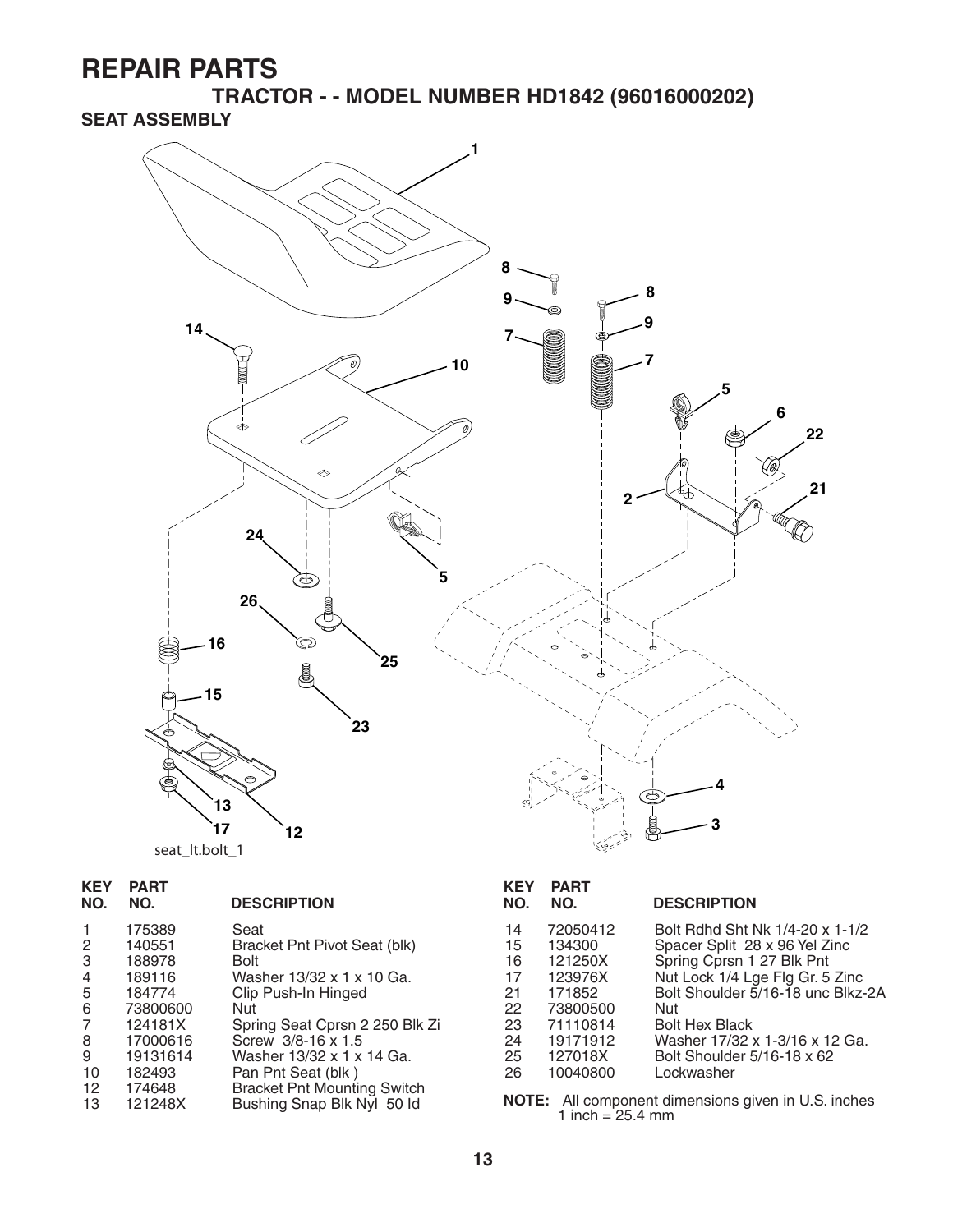**TRACTOR - - MODEL NUMBER HD1842 (96016000202) MOWER DECK**

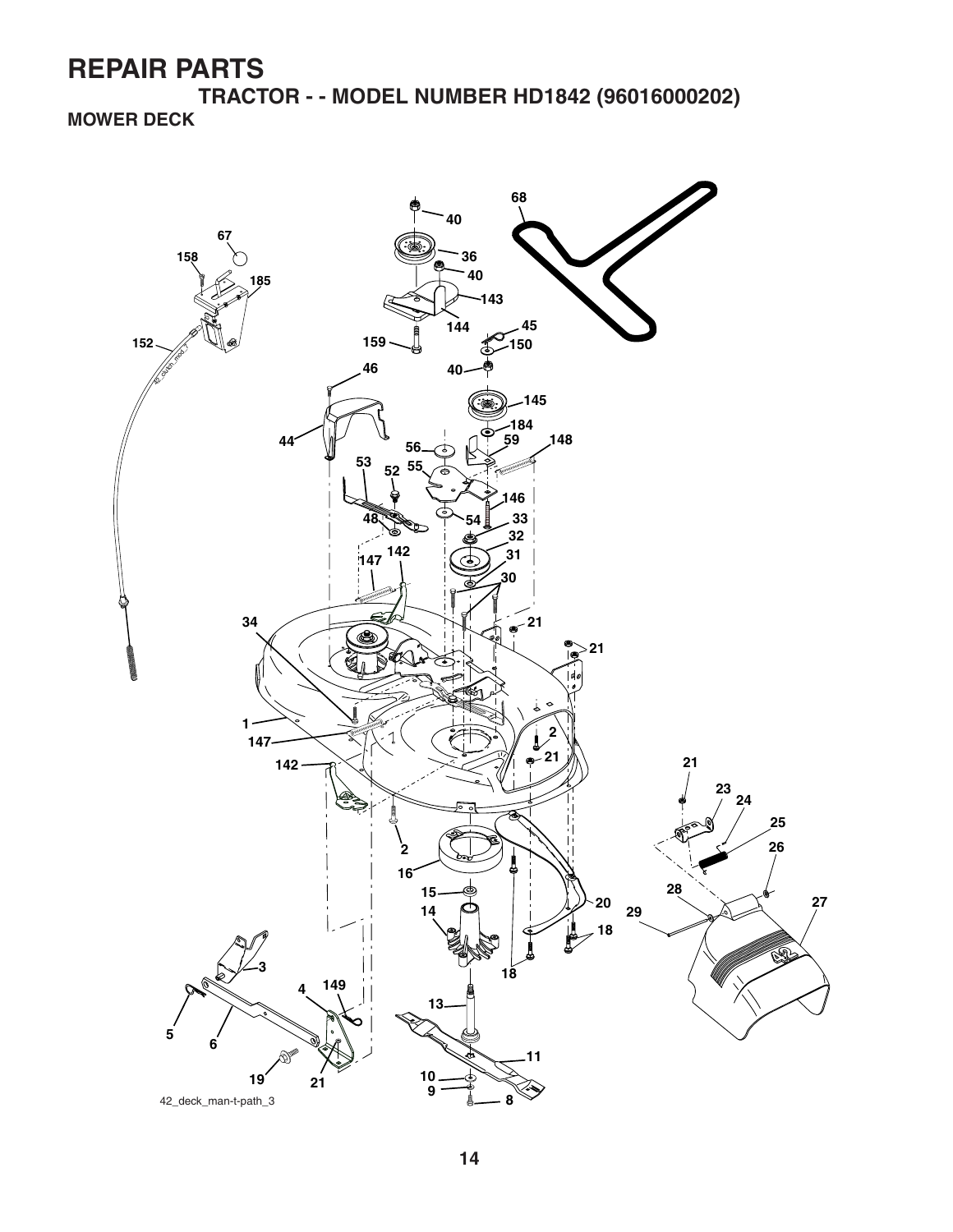## **TRACTOR - - MODEL NUMBER HD1842 (96016000202) MOWER DECK**

| <b>KEY</b><br>NO.       | <b>PART</b><br>NO. | <b>DESCRIPTION</b>                                          | <b>KEY</b><br>NO. | <b>PART</b><br>NO.         | <b>DESCRIPTION</b>                                         |
|-------------------------|--------------------|-------------------------------------------------------------|-------------------|----------------------------|------------------------------------------------------------|
| 1                       | 165892             | Mower Deck Assembly, 42"                                    | 36                | 131494                     | Pulley, Idler, Flat                                        |
| $\overline{\mathbf{c}}$ | 72140506           | <b>Bolt</b>                                                 | 37                | 19131316                   | Washer 13/32 x 13/16 x 16 Ga.                              |
| 3                       | 138017             | Bracket Asm Fr. Sway Bar 3/42                               | 40                | 73900600                   | Nut                                                        |
| 4                       | 165460             | Bracket Asm Deck 42" Sway Bar                               | 44                | 140088                     | Guard, Mandrel, LH                                         |
| 5                       | 4939M              | <b>Retainer Spring</b>                                      | 45                | 4497H                      | Retainer                                                   |
| 6                       | 178024             | <b>Bar Sway Deck</b>                                        | 46                | 137729                     | Screw, Thdrol 1/4-20 x 5/8 T                               |
| 8                       | 850857             | Bolt 3/8-24 x 25 Gr. 8 patched                              | 48                | 133944                     | Washer, Hardened                                           |
| 9                       | 10030600           | Washer, Lock                                                | 52                | 139888                     | Bolt, Shoulder 5/16-18 unc                                 |
| 10                      | 140296             | Washer, Hardened                                            | 53                | 184907                     | Arm Assembly, Pad, Brake                                   |
|                         |                    | (The following blades are available)                        | 54                | 178515                     | Washer, Hardened                                           |
| 11                      | 134149             | Blade, 42" Mulching Std                                     | 55                | 155046                     | Arm, Idler                                                 |
|                         |                    | (For mulching mowers only)                                  | 56                | 165723                     | Spacer, Retainer                                           |
| $\sim$ $\sim$           | 139775             | Blade, 42" Mulching Premium                                 | 59                | 141043                     | <b>Guard TUV Idler</b>                                     |
|                         | 138971             | (For better wear when mulching                              | 67<br>68          | 106932X                    | Knob                                                       |
| $ -$                    |                    | Blade, 42" Hi-Lift                                          |                   | 144959                     | V-Belt, 42" Mower                                          |
|                         |                    | (For bagging or discharging)                                | 142               | 165890                     | Arm Spring Brake Mower<br>Bracket Arm Idler 42"            |
| 13                      | 137645             | Shaft Assembly, Mandrel, Vented<br>Housing, Mandrel, Vented | 143               | 157109                     |                                                            |
| 14                      | 128774<br>110485X  | Bearing, Ball, Mandrel                                      | 144<br>145        | 158634<br>165888           | Keeper Belt 42" Clutch Cable<br>Pulley Idler Flat          |
| 15                      | 174493             | Stripper, Mandrel Deck                                      | 146               | 171977                     | <b>Bolt Carriage Idler</b>                                 |
| 16<br>18                | 72140505           |                                                             | 147               | 131335                     | <b>Spring Extension</b>                                    |
| 19                      | 132827             | Bolt, Carriage 5/16-18 x 5/8<br>Bolt, Shoulder              | 148               | 169022                     | Spring Return Idler                                        |
| 20                      | 159770             | Baffle, Vortex                                              | 149               | 165898                     | <b>Retainer Spring Yellow</b>                              |
| 21                      | 73680500           | <b>Nut</b>                                                  | 150               | 19091210                   | Washer 9/32 x 3/4 x 10 Ga.                                 |
| 23                      | 177563             | Bracket, Deflector Mower 42"                                | 152               | 169676                     | Clutch Cable 42"                                           |
| 24                      | 105304X            | Cap, Sleeve 80 x 112 Blk Mower                              | 158               | 17720408                   | Screw Hex Thd Cut 1/4-20 x 1/2                             |
| 25                      | 123713X            | Spring, Torsion, Deflector 2 52                             | 159               | 72140614                   | Bolt Rdhd Sqn 3/8-16 unc x 1-3/4                           |
| 26                      | 110452X            | Nut, Push Phos & Oil                                        | 184               | 19131410                   | Washer 13/32 x 7/8 x 10 Ga.                                |
| 27                      | 130968X428         | Shield, Deflector 42" Blk                                   | 185               | 188234                     | Head Asm Cable Clutch                                      |
| 28                      | 19111016           | Washer 11/32 x 5/8 x 16 Ga.                                 | $\sim$ $\sim$     | 130794                     | Mandrel Assembly (Includes                                 |
| 29                      | 131491             | Rod, Hinge 42" 6 75 W/G                                     |                   |                            | Housing, Shaft and Shaft Hard-                             |
| 30                      | 173984             | <b>Screw Thdrol Washer Head</b>                             |                   |                            | ware Only-Pulley Not Included)                             |
| 31                      | 187690             | Washer, Spacer Mower Vented                                 | $\sim$ $\sim$     | 171639                     | Replacement Mower, Complete                                |
| 32                      | 153535             | Pulley, Mandrel                                             |                   |                            |                                                            |
| 33                      | 178342             | Nut, Toplock 9/16 Flange                                    |                   |                            | <b>NOTE:</b> All component dimensions given in U.S. inches |
| 34                      | 72110612           | <b>Bolt</b>                                                 |                   | 1 inch = $25.4 \text{ mm}$ |                                                            |